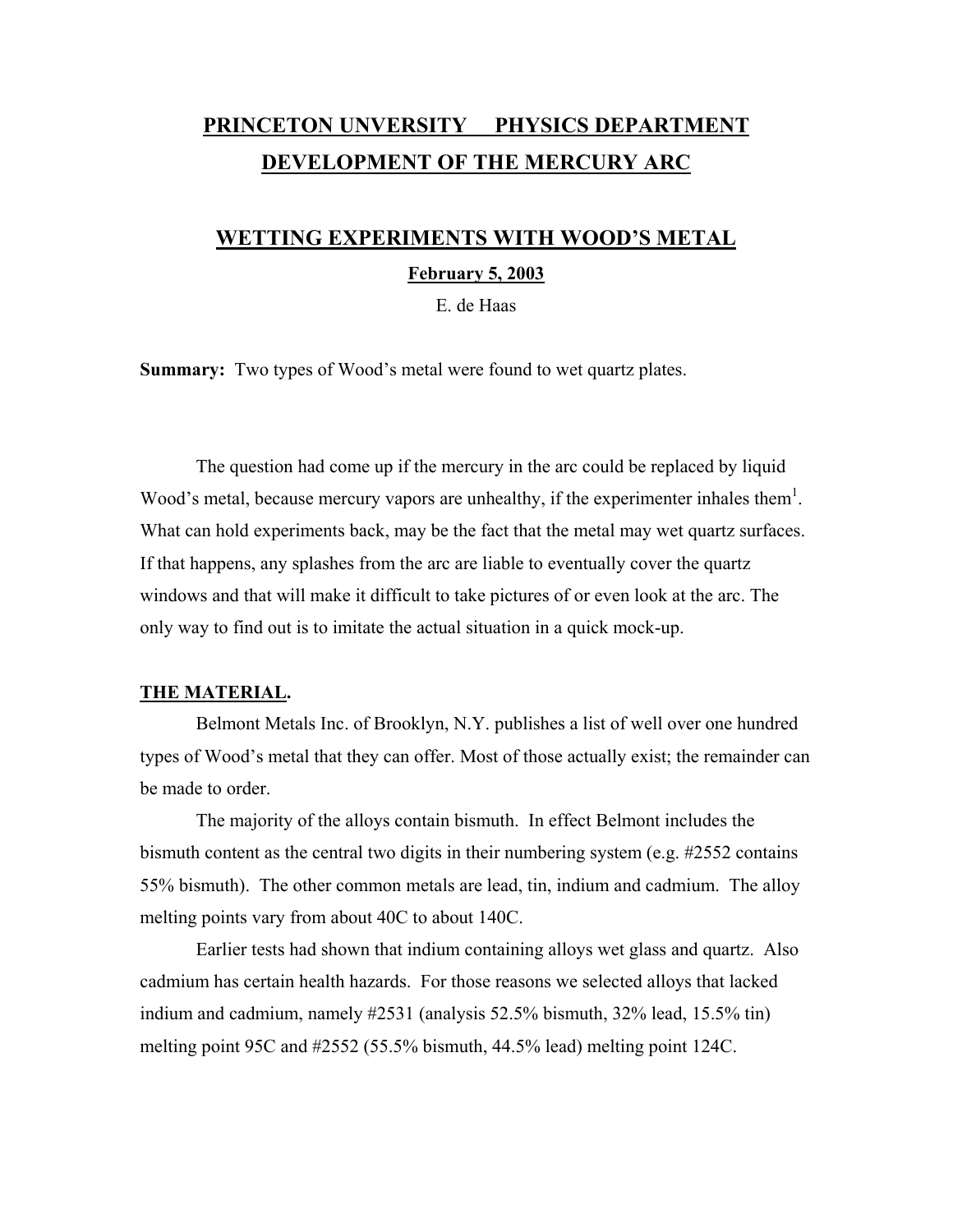#### **TEST METHOD**

 We put a Wood's metal sample in a glass tube with a spout at one end and closed with a cork with a small hole at the other end. Rubber tubing permitted the glass tube to be connected to a squeeze ball. The assembly together with a plate of glass and one of quartz were placed in an oven and heated to 30 or 40C above the alloy's melting point. The glass and quartz were leaning against the side of the oven with about a ten degree angle with the vertical. We gave the equipment enough time to get warm through and through, then opened the oven door and quickly squeezed the ball and splashed Wood's metal on the glass and quartz surfaces. We noted that most of the metal ran off, but enough of it wetted the samples so that eventually it became difficult to look through them.



Residue of Belmont alloy 2552 on a quartz window

 $\frac{1}{1}$  $<sup>1</sup>$  A report dated Sept. 24/2002 with two appendixes shows that the risks are minimal in a well ventilated</sup> area. Even so, if the risk can be eliminated altogether, it is worth a brief investigation.